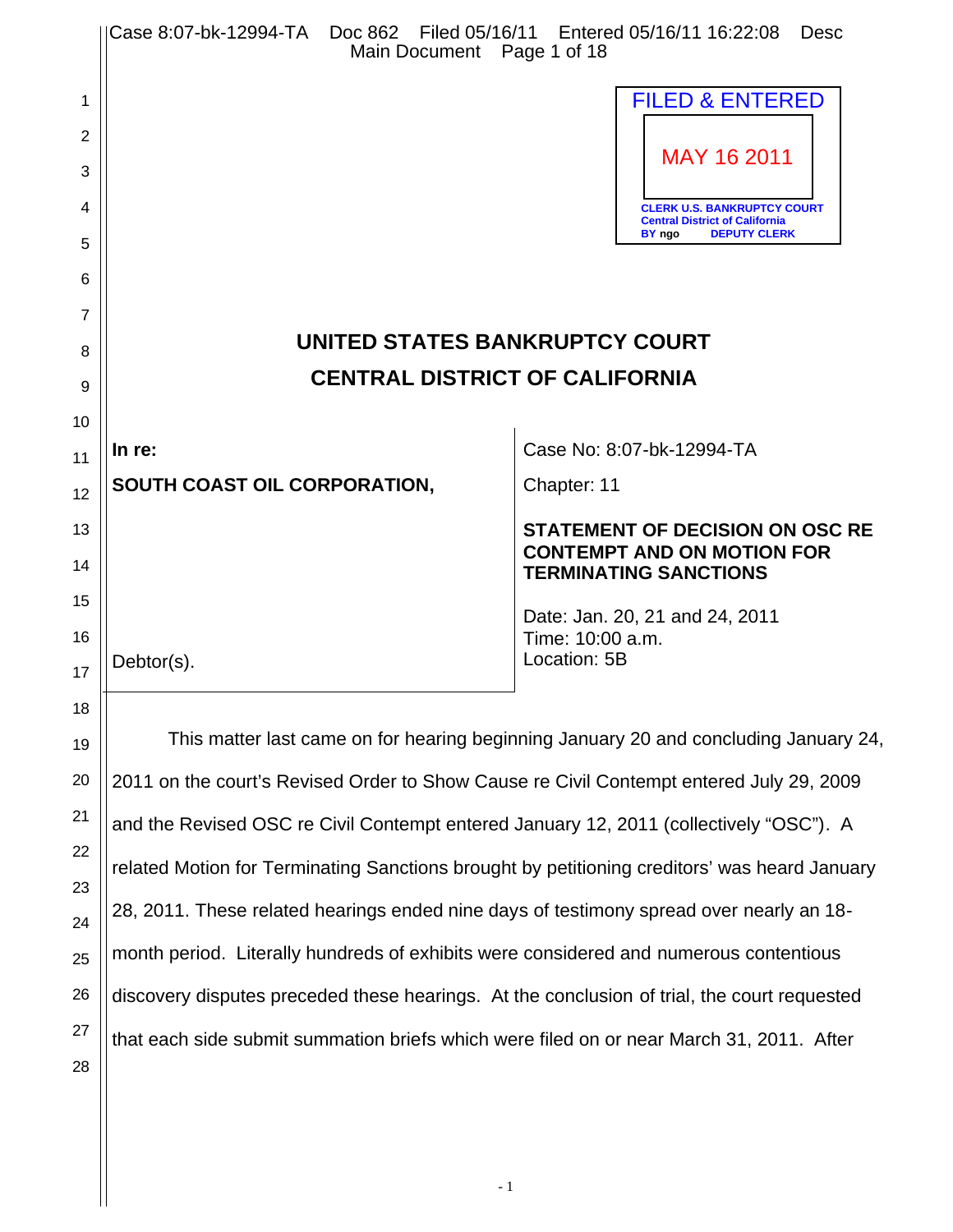considering the testimony, exhibits and briefs of all parties, the court renders this decision.

## **I. Facts**

## **A. Background**

There is very little the parties agree upon. The search for truth was made even more difficult by the extraordinary level of animosity and lack of civility which seemed to prevail throughout these many months that the OSC has been pending. Nevertheless, the court believes the following is an accurate (if very condensed) summary of the convoluted facts relevant to the OSC. We begin with some older but very necessary history.

Debtor South Coast Oil Corporation ("Debtor") is a corporation engaged in oil exploration and production. It has a long and tortured history of state court litigation involving shareholder disputes and in-fighting which precipitated corporate gridlock and the filing of an involuntary petition on September 19, 2007<sup>1</sup>. Another consequence of the struggle for control of Debtor was the appointment of a Chapter 11 trustee by the court in November 2007. James Joseph was appointed Chapter 11 trustee and has held that position since November 26, 2007.

One of the most valuable assets of the Debtor is its 100% ownership in subsidiary corporation, Angus Petroleum Corporation ("Angus"). Angus owns a 50% working interest in a collection of oil and gas leases and production facilities called "The Springfield Unit." The Springfield Unit is located in Huntington Beach, California. The other 50% interest was owned as of 1989 by Columbia Gas Development Corporation under an Agreement dated October 31, 1989 ("Agreement") [Exhibit "HH"]. Hunt Petroleum (AEC), Inc. ("Hunt") eventually became

 $\overline{a}$ 

 $1$  A similar convoluted tale of litigation and internecine shareholder struggles can be reported for a related corporation, Energy Development Corporation, which filed a voluntary Chapter 11 petition 7/21/2006 now pending under case 8:06-11175-TA. Mr. Stephen Harris was formerly CEO and a shareholder of both entities. Mr. Jack Wolfe now serves as Chapter 11 trustee for Energy Development.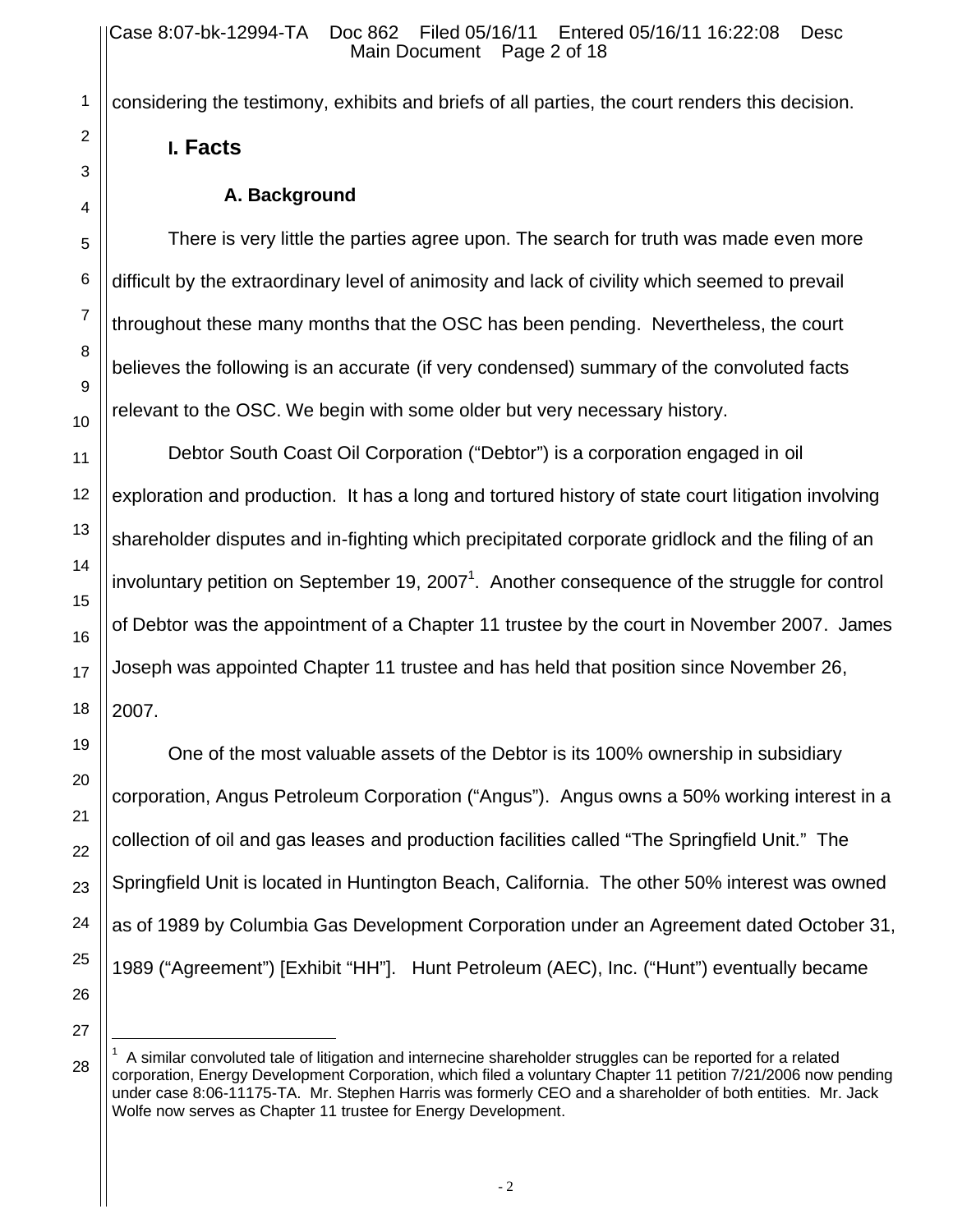#### Case 8:07-bk-12994-TA Doc 862 Filed 05/16/11 Entered 05/16/11 16:22:08 Desc Main Document Page 3 of 18

the successor to the interests of Columbia Gas in the other 50% interest in the Springfield Unit. Litigation ensued between Hunt and Angus whereby Hunt sought, among other things, capping of the wells and closing of the Angus facility in view of its long dormancy which litigation was still pending when the bankruptcy petition was filed. In addition, since the Springfield Unit had been dormant for some period of years, Angus became the subject of various enforcement actions by the State Division of Oil and Gas and Geothermal Resources ("DOGGR") resulting in a cap and abandon Order #976 issued in July 2005. The order #976 was appealed by Angus. Before the involuntary petition was even filed, Douglas Mahaffey, counsel for the petitioning creditors, and his client Don White, became engaged in an effort to acquire the interest of Hunt in The Springfield Unit [Exhibits "JJ" and "LL"]. At some point in about autumn 2008, the interests of Hunt were acquired by XTO Offshore, Inc. ("XTO") which continued to be represented by the same lawyer, David Ossentjuk of Musick, Peeler & Garrett LLP, who had previously represented Hunt.

#### **B. The TRO**

For reasons never fully explained in the record, but undoubtedly part of the internecine and interminable struggles over control of the debtor, Blackstone Oil & Gas, Inc. ("Blackstone"), a corporation owned in whole or in part by dissident shareholders of the debtor Steven Sogard, Merlin M. Witte, Sr. and Michael Witte, Jr., father and son, who were resigned directors and former officers of the debtor, and represented by and/or managed by lawyers Mark Dodge and Edward Lear, came into possession of a grant deed dated July 17, 2007, signed by Michael Witte, purporting to act as an officer of Angus, transferring Angus' facility to Blackstone. Additionally, Blackstone had caused to be recorded a trust deed to secure an

1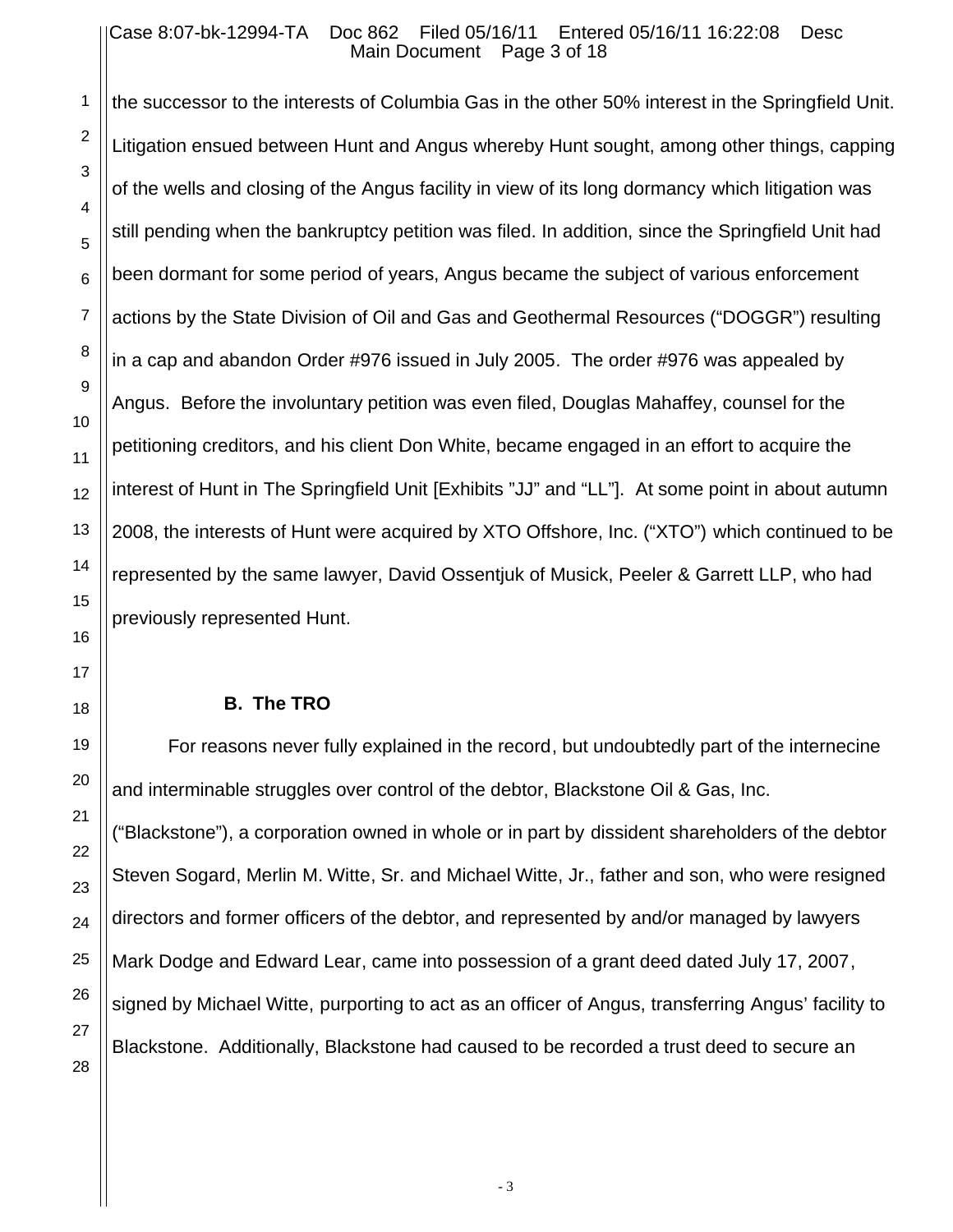#### Case 8:07-bk-12994-TA Doc 862 Filed 05/16/11 Entered 05/16/11 16:22:08 Desc Main Document Page 4 of 18

alleged promissory note also signed by Mr. Witte in the amount of \$500,000 against the Angus facility in favor of Blackstone. Petitioning creditors challenged the *bona fides* of these instruments.

In the context of these challenged instruments and in response to an emergency motion on discovery issues and for a TRO brought by petitioning creditors, the court issued its order titled "Order: (1) On Emergency Motion of Petitioning Creditors For Issuance of a Temporary Restraining Order…" which was entered November 7, 2007 ("TRO"). Under the TRO, among other things, Wittes Sr. and Jr., Daniel To, a purported CEO of Debtor and Blackstone, as well as "their successors, assigns, officers, agents, servants, employees, attorneys, and all persons or entities directly or indirectly under their control or under common control with them who receive actual notice of this Order by personal service or otherwise, whether acting directly or through any corporation, subsidiary, division or other device…" are enjoined from recording the deed or further encumbering the Angus assets, in whole or in part, transferring any interest in the note, trust or deed to third parties or making any further advances under the purported note. At paragraph 4 of the TRO it is further provided:

> Absent further order of this Court on notice to the Petitioning Creditors, Respondents are precluded and restrained from under taking any action which has, or foreseeably may have, a material adverse effect on the assets and property of the South Coast Oil Corporation bankruptcy estate, which includes it shares in Angus…

It is for alleged violation of this ¶4 of the TRO that the OSC was issued.

1

2

3

4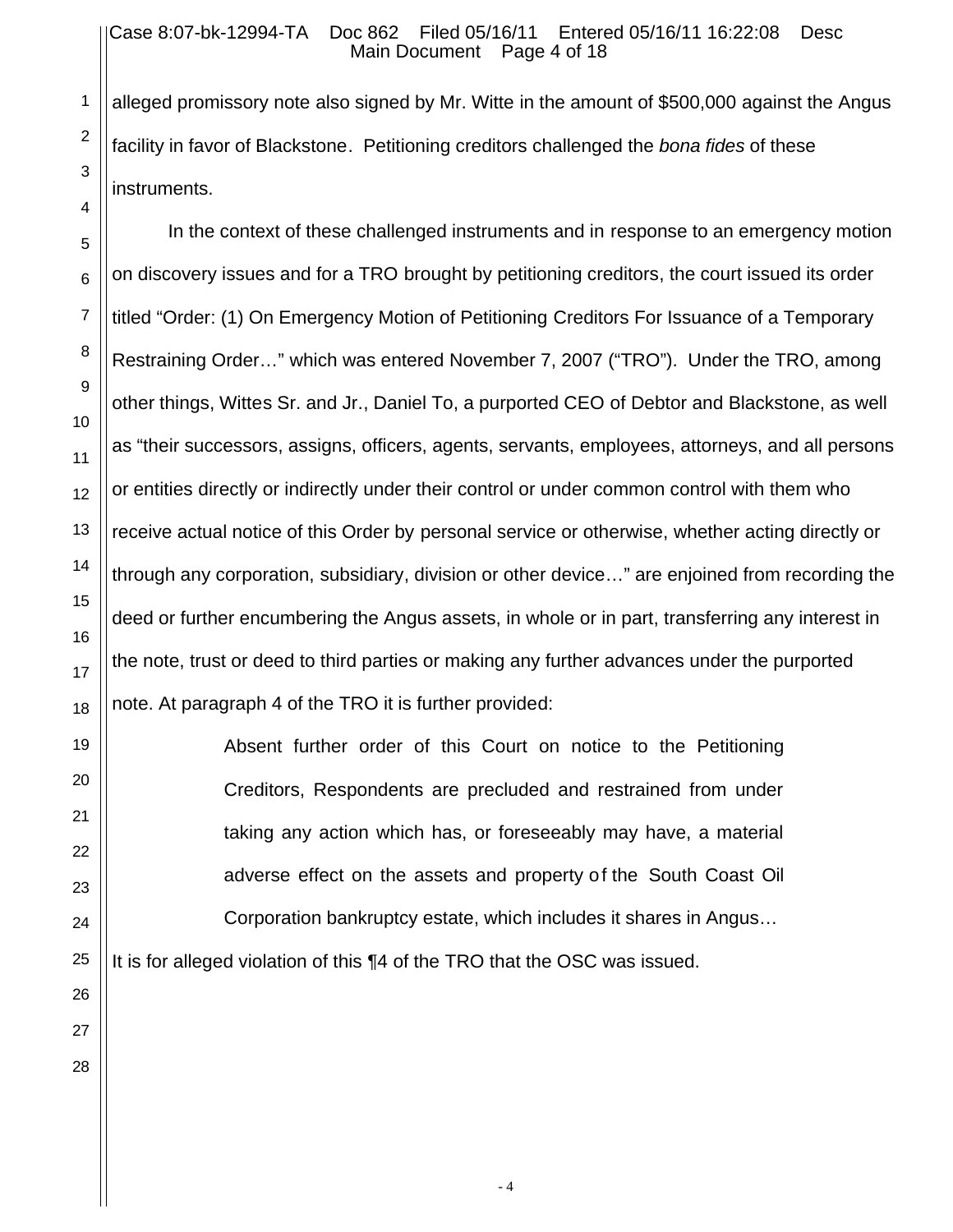28

### **C. Competition for the Co-interest in the Springfield Unit**

In the late autumn of 2008 Angus' luck changed. The California Court of Appeal on December 17, 2008 issued its opinion reversing the DOGGR cap and abandon order [Exhibit "30"]. The matter was remanded to the Superior Court for further determination. It was a few months before this in September 2008 that XTO acquired the interest of Hunt in the Springfield Unit. XTO, unlike Hunt, was interested in unloading the Springfield Unit interest and settling the litigation with Angus, which represented a distinct change from earlier efforts at acquisition or settlement by the trustee which were unsuccessful. [*See e.g.* Exhibit "21" letter of August 21, 2008 to James Joseph]. One of the problems had been, of course, that neither the bankruptcy estate nor Angus had any money. Among other concerns, Hunt had wanted to cap the wells, dismantle the facility and/or obtain meaningful indemnification from ongoing liability on the Springfield Unit. In the background, Blackstone also was seeking to acquire the Hunt interest in the Springfield Unit. [*See e.g.* Exhibits "217" and "21 August 29, 2008 email from Mark Dodge to David Ossentjuk]. In or about September, 2008, a new player entered the fray, E & B Natural Resources Management Corporation ("E&B"), whose major shareholder, either directly or indirectly, was Francesco Galesi and whose president was Stephen Layton. E&B is reportedly an established and well-financed owner of energy properties primarily in Bakersfield, California. Blackstone made E&B aware of the XTO opportunity and on November 9, 2008 E&B entered into a joint venture with Blackstone to acquire the XTO interest in the Springfield Unit [Exhibits "7" and "8"]. Mark Dodge made known to XTO through David Ossentjuk the continued interest of Blackstone in acquiring the Springfield Unit interest and the superior financial capacity of E&B; to his fellow owners of Blackstone, Mr. Dodge urged caution in keeping from Mr. Mahaffey, the petitioning creditors' counsel and prior suitor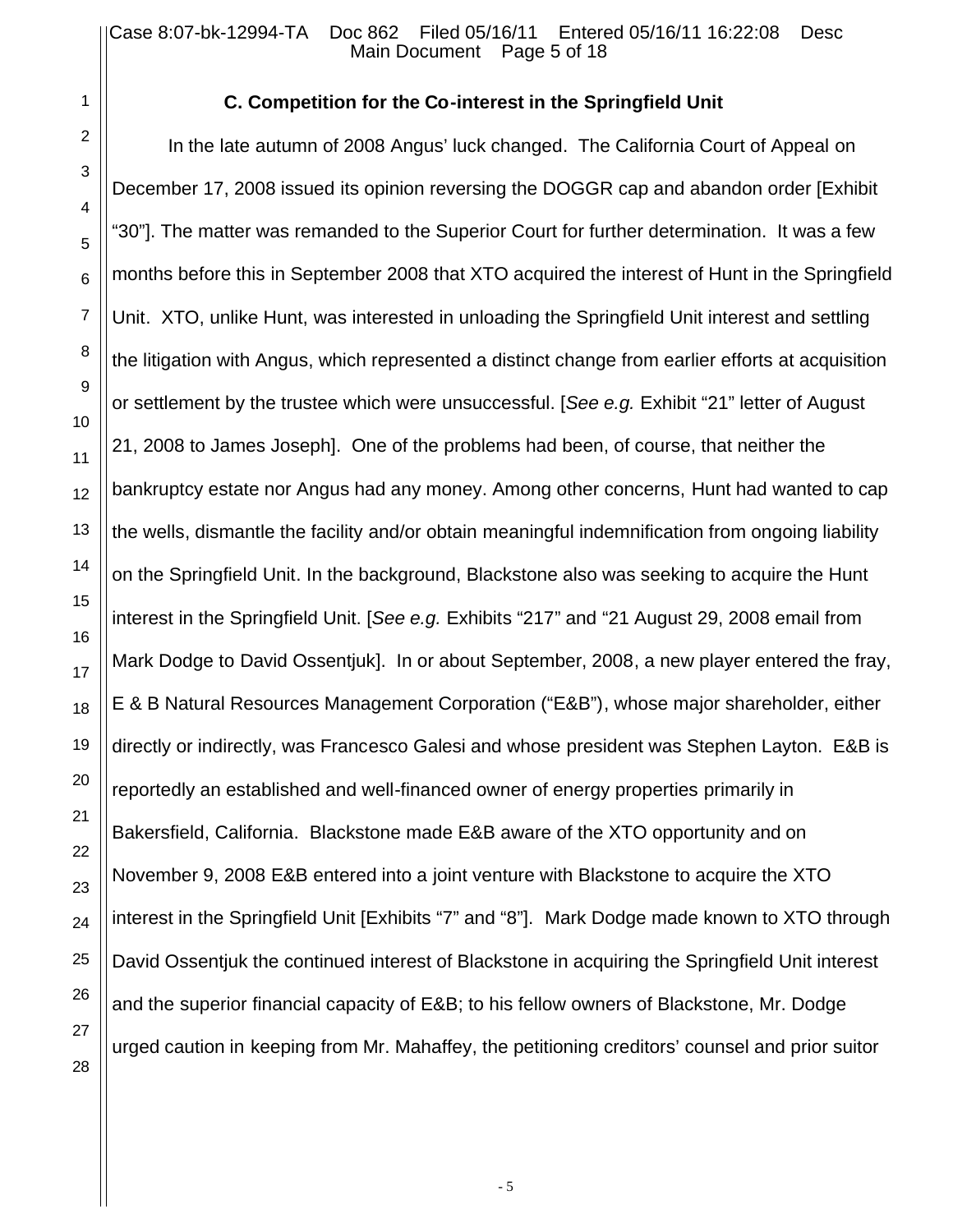#### Case 8:07-bk-12994-TA Doc 862 Filed 05/16/11 Entered 05/16/11 16:22:08 Desc Main Document Page 6 of 18

for the Hunt interest, Blackstone's continuing interest or involvement with E&B, lest countermoves be incited. [Exhibit "316" November 20, 2008 email from Mark Dodge].

On or about January 7, 2009 XTO, E&B and an E&B nominee, Elysium West, LLC ("Elysium") drew up a Purchase, Sale and Indemnity Agreement of that date ("Purchase Agreement") which called for an acquisition of the XTO interest by Elysium. On January 8, 2009 XTO's lawyer, David Ossentjuk, received a copy of the Purchase Agreement executed by Elysium and E&B together with a \$50,000 deposit. [Exhibits "FF" and "OO"] On the next day, January 9, Mr. Ossentjuk received a telephone call from Mr. Mahaffey pointing out a provision in the 1989 Agreement [Exhibit "HH"¶16); this provision gave Angus a first opportunity to acquire the other 50% interest in the Springfield Unit which would be triggered by receipt by Angus of notice of an intent to sell by the co-owner, XTO. The right to tender an offer would be perfected by a reply from Angus indicating intent to acquire the interest within 10 days of the initial notice. The opportunity to make an offer would then last 90 days measured from Angus' receipt of the initial notice of intent to sell. On January 15, 2009 Mr. Ossentjuk received a letter dated January 12 signed by Mr. Mahaffey acting for Angus indicating "Angus does want to acquire all leasehold interest in the Springfield Unit, if any, that XTO owns…**After Angus receives the requisite notice under paragraph 16**, Angus would like to present its offer to purchase and its claim for past joint interest billings, and claim for lost profits to XTO in person to the decision makers of XTO." (Emphasis added) [Exhibit "PP"] While Mr. Ossentjuk did not necessarily concede that his client was required to do so, in response on January 16, 2009 he sent a letter to James Joseph, cc to Mr. Mahaffey, pursuant to the Agreement [Exhibit "SS"] wherein notice was given of XTO's intent to sell (and presumably invoking a ten-day opportunity of Angus to give its reciprocal notice of intent to purchase). On January 20, 2009

1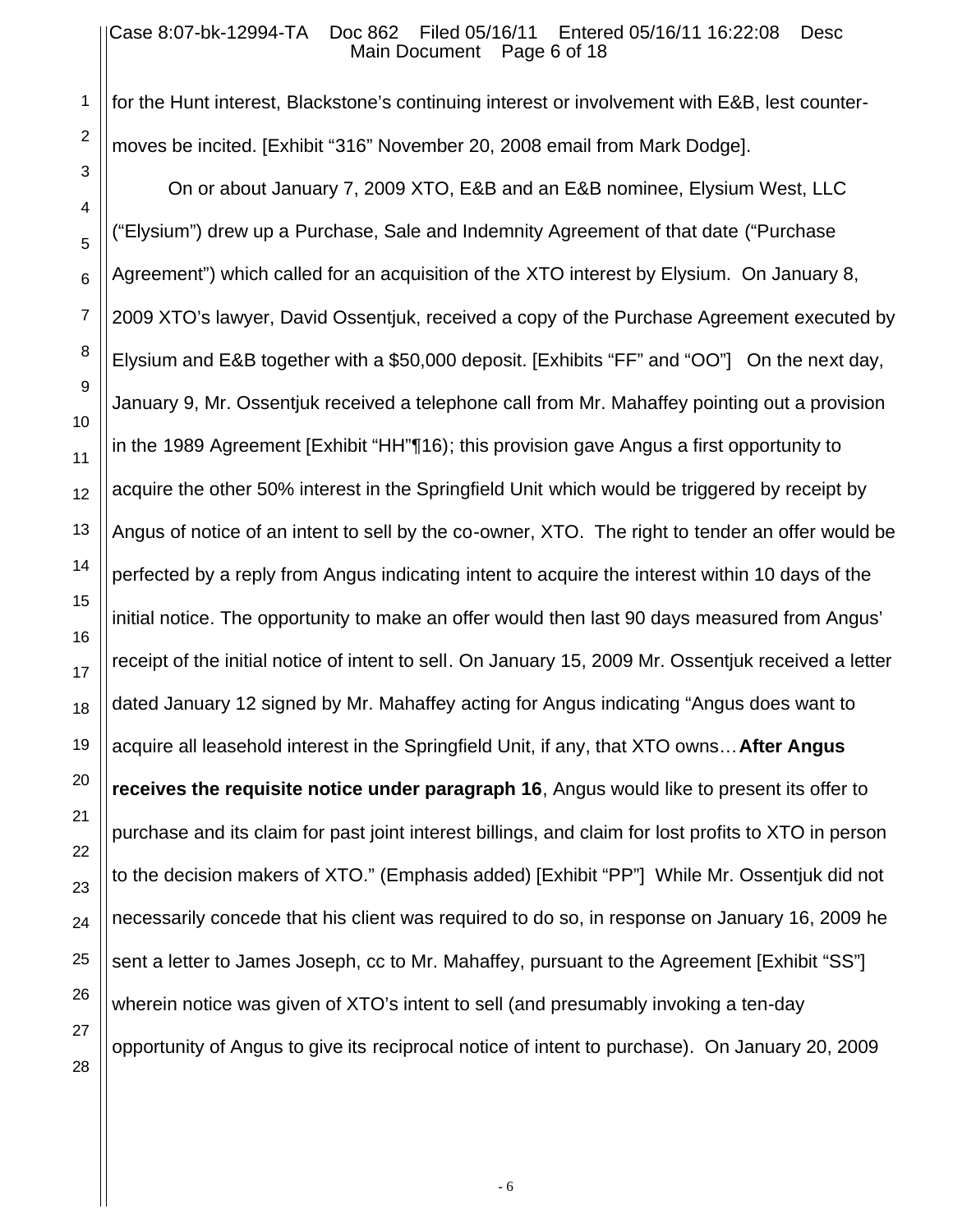Mr. Ossentjuk received XTO's signature on the Purchase Agreement between XTO and Elysium ["TT"]. Mr. Ossentjuk held the now fully-executed Elysium/XTO Purchase Agreement but did not immediately inform Elysium of his receipt of same, waiting through the ten-day period for Angus to give notice of intent to make an offer. According to Mr. Ossentjuk no response verbal or written was received with the ten-day period (or at all) in response to his January 16 letter. Of course, this presumes that the January 12 letter, which actually preceded XTO's initial notice, was of no effect in this regard. Mr. Ossentjuk apparently concluded so since the January 12 letter does reference an offer to be presented *after* the ten-day notice was given. While no evidence was presented on this point, the court infers Mr. Ossentjuk and XTO may have also been somewhat discouraged by the January 12 letter's additional reference to Angus' "past joint interest billings and claim for lost profits…" suggesting an intent to exact a setoff of some sort. Mr. Dodge finally picked up the fully executed Purchase Agreement on January 30, 2009, after Mr. Ossentjuk concluded that Angus had elected not to further pursue the purchase [Exhibit "FF" at ¶¶ 13-22].

There is no evidence that at anytime between January 9 and April 1, 2009 when the sale to Elysium under the Purchase Agreement closed, $^2$  that either Messrs. Mahaffey or Joseph, or anyone else acting on behalf of the estate or the petitioning creditors, made known orally or in writing to any of Mr. Ossentjuk, E&B or Elysium of the existence of the TRO. Moreover, Mr. Joseph actually met with whom he knew to be Blackstone and E&B's agents, Steven Sogard and Stephen Layton on January 21 and 28, 2009, respectively, regarding Elysium's "due diligence" efforts and non-disclosure agreement preliminary to its purchase of XTO's interest [See Exhibit ""VV"; James Joseph letter of February 4, 2009 to E&B cc to Mr.

28

 $\overline{a}$ 

1

2

3

4

5

6

7

8

9

10

11

12

13

14

15

16

17

18

19

20

21

22

23

24

25

26

 $2$  The Purchase Agreement had actually expired of its own terms on March 15, yet XTO allowed a late closing notwithstanding.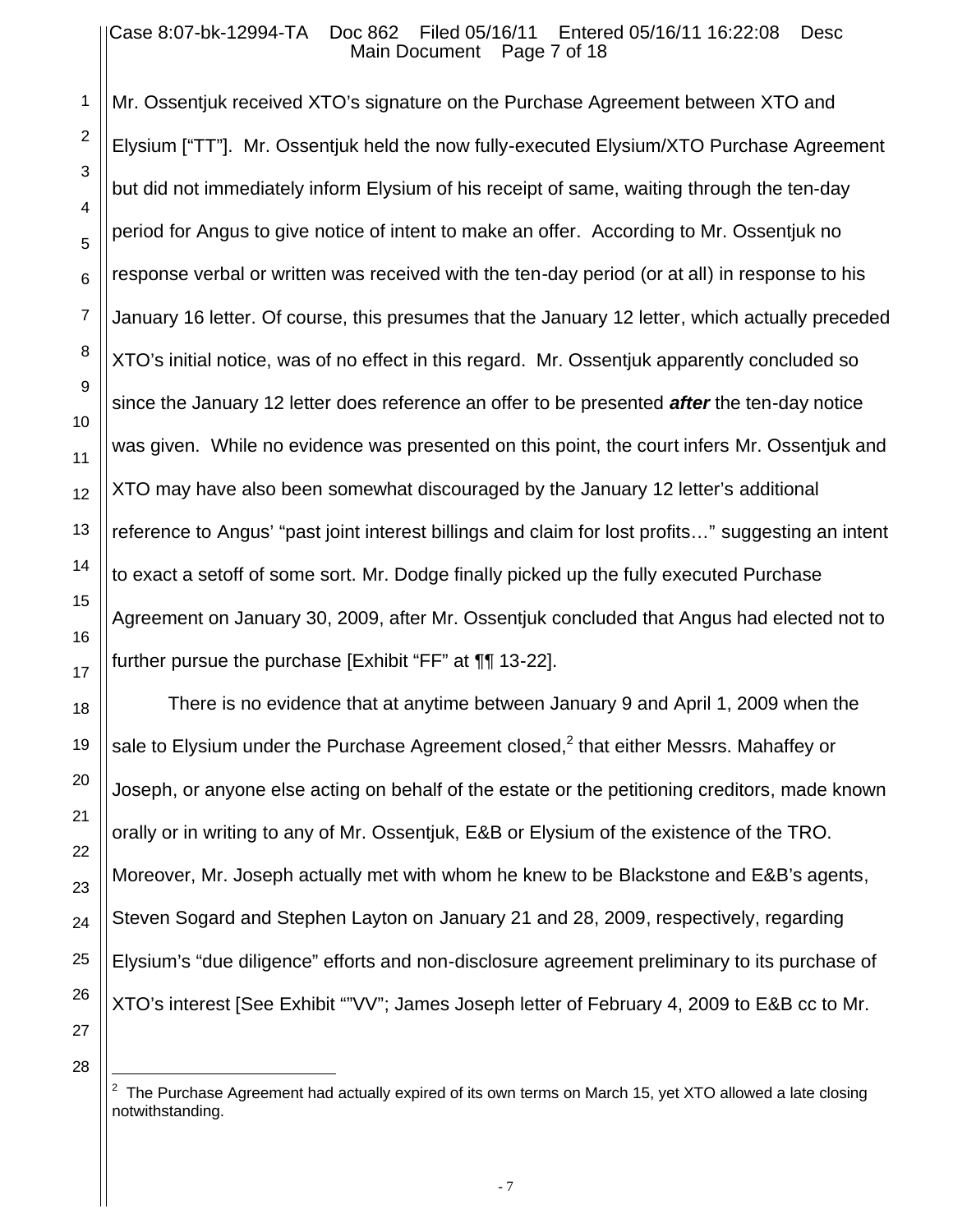#### Case 8:07-bk-12994-TA Doc 862 Filed 05/16/11 Entered 05/16/11 16:22:08 Desc Main Document Page 8 of 18

Mahaffey]. So the pendency of an attempted purchase by Elysium, and involvement by Blackstone therein, was clearly no secret to the parties throughout the period of January-March, 2009, yet the topic of the TRO *never came up*. Petitioning creditors attempt to make something sinister of the fact that the actual close of the transaction by E&B's transfer of funds occurred on the eve of a continued settlement conference ("MSC") April 1, 2009 in the Angus/Hunt litigation, which was scheduled to be attended by the trustee. But the court sees no particular import to this sequence of events since the trustee had been aware for at least two months before that Elysium was attempting to close a purchase of the XTO interest and that Blackstone (a party to the TRO) was involved. Certainly Elysium might have been concerned in practical terms that they faced a danger of losing the purchase at the MSC in favor of the trustee and so wired the funds at the last moment, but how this has any particular connection to the TRO is never adequately explained. Presumably, the petitioning creditors rely instead upon imputed notice of the TRO through Mr. Dodge who acted as attorney for E&B and Elysium (and one presumes the Blackstone/E&B joint venture) in initially negotiating and documenting the Purchase Agreement.

#### **D. Events Following the Close**

The Elysium/ E&B/Blackstone joint venture has apparently owned the other 50% of the Springfield Unit since April 1, 2009. Operations are being run by Bob Grayson's company under the direction of Mr. Lou Zylstra, apparently with permission of the Chapter 11 trustee of the parent debtor, James Joseph. The relationship between Angus and Elysium/E&B/Blackstone has apparently not been cordial. Petitioning creditors complain that as 50% owner Elysium/E&B/Blackstone should have by now made substantial capital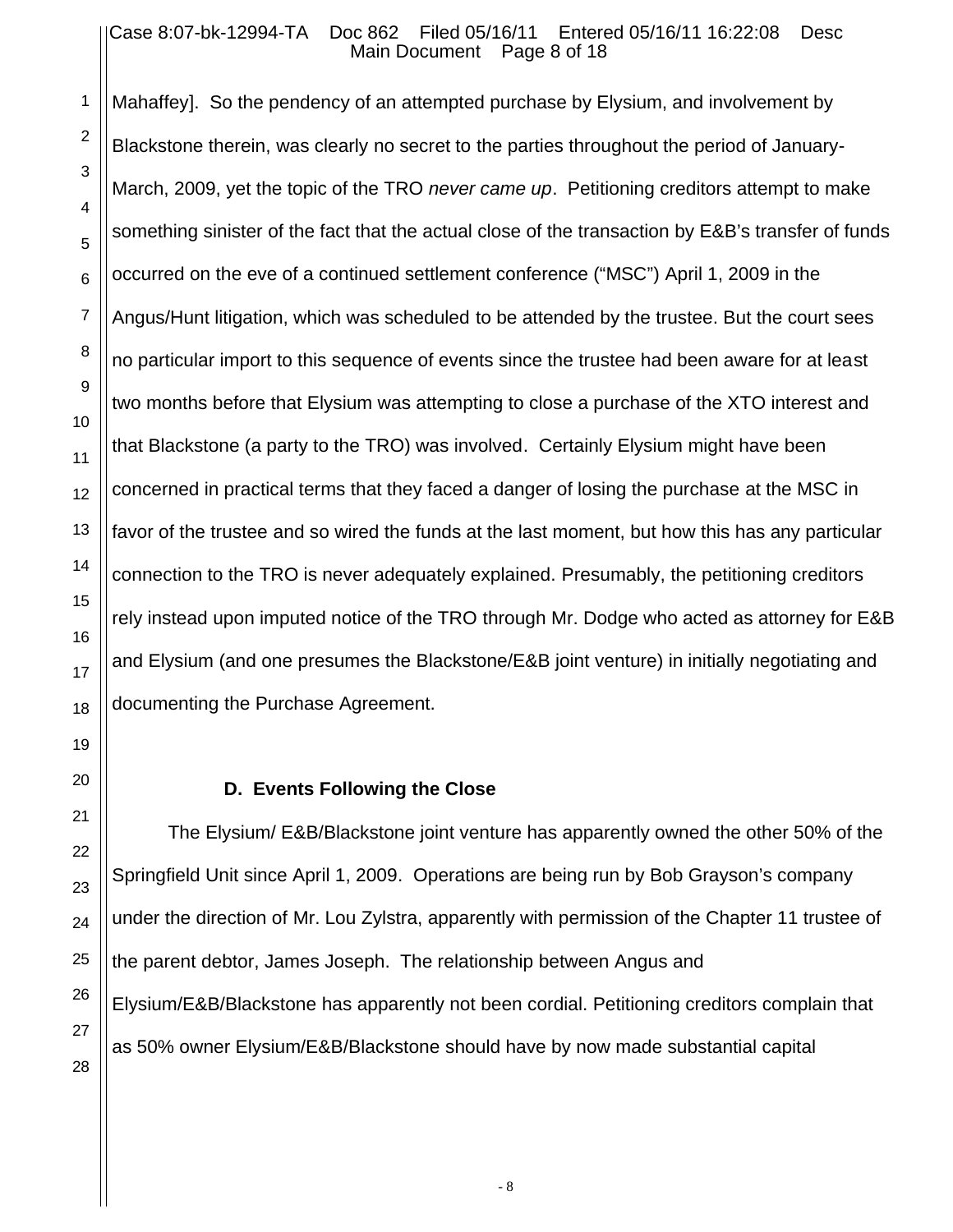#### Case 8:07-bk-12994-TA Doc 862 Filed 05/16/11 Entered 05/16/11 16:22:08 Desc Main Document Page 9 of 18

contributions to the running of the Springfield Unit, but have not done so as part of some deliberate effort to drive down the price of Angus' 50% interest, preliminary to some inevitable buy-out by Elysium. The evidence of this is conjectural but this lack of contribution has apparently prevented Angus from accumulating any significant cash. Petitioning creditors also complain in the same theme that a Blackstone member, Joyce Fahey, has engaged in a deliberate campaign to contact various government agencies in an effort to dig up dirt on Angus and cause a shut-down. As discussed below, this is similarly conjectural and, even if true, is probably privileged. The good news is that DOGGR has since rescinded its cap and fill order and the Springfield Unit has been in production for several months.

### **E. The Oil Spill**

On the night of January 21, 2010, during very heavy rains, some 600-700 gallons of oil were mysteriously discharged from (or from near) the Springfield Unit site into the Huntington Beach storm channel leading to the Pacific Ocean. This incident is the subject of an ongoing investigation by the Coast Guard, EPA, Fish & Game and other authorities. If Angus is determined to be culpable, this may result in imposition of millions in clean-up cost reimbursement. The petitioning creditors, echoing the same theme as before, almost immediately alleged that this was an act of sabotage and accused Elysium/E&B/Blackstone and Messrs. Harris and Woolsey, as employed agents, of complicity in the spill; this belatedly was made part of the OSC. At the conclusion of the petitioning creditors' case the court was not persuaded that any clear explanation of the cause of the spill was given, much less as to who was responsible, and so dismissed this portion of the OSC as not proved.

1

2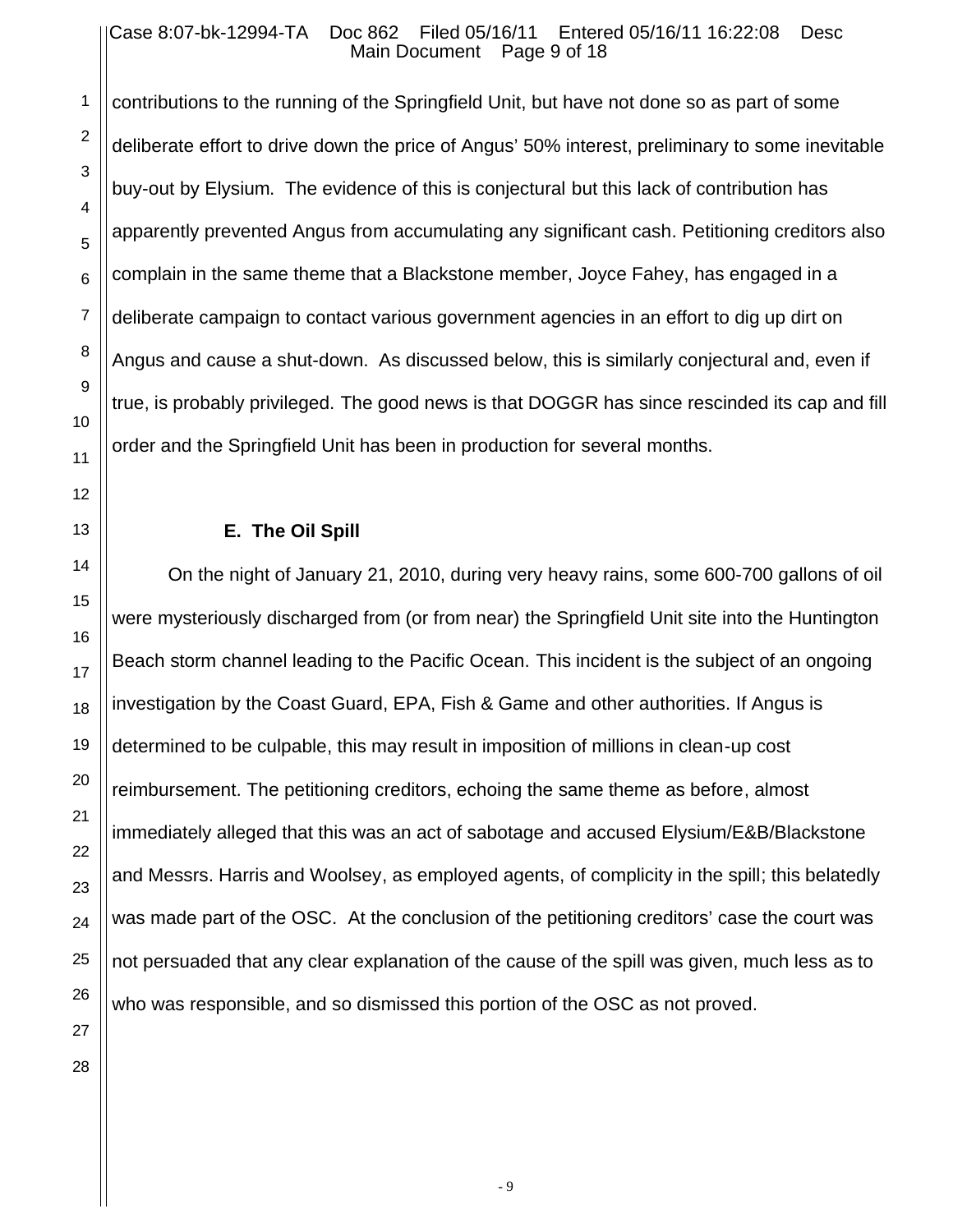# **II. The OSC re Contempt**

## **A. Standard of Proof**

"Although the availability of civil contempt sanctions under § 105(a) has a checkered past in our circuit, the recent precedent makes clear that this remedy is available." *Knupfer v. Lindblade (In re Dyer)*, 322 F.3d 1178, 1189-1190 (9th Cir. 2003) *citing Renwick v. Bennett (In re Bennett)*, 298 F.3d 1059, 1069 (9th Cir.2002); *Walls v. Wells Fargo Bank*, 276 F.3d 502, 507 (9th Cir.2002). "The standard for finding a party in civil contempt is well settled: The moving party has the burden of showing by clear and convincing evidence that the contemnors violated a specific and definite order of the court." *Knupfer*, 322 F. 3d at 1190-1191. So, the question becomes whether it has been shown by clear and convincing evidence that any of the alleged contemnors knowingly and willfully violated the TRO. Civil contempt consists of a party's disobedience to a specific and definite court order by failure to take all reasonable steps with the party's power to comply. *Go-Video, Inc. v. The Motion Picture Ass'n. of America (In re Dual-Deck Video Cassette Recorder Antitrust Litig.*), 10 F. 3d 693, 695 (9<sup>th</sup> Cir. 1993). This may involve the subsidiary question of whether the alleged contemnor operated under a good faith and reasonable interpretation of the order. *Id.*

## **B. Was the TRO Vague?**

The E&B parties and the Blackstone parties both argue that they should not be held liable because one must interpret the TRO narrowly, based on the doctrine *ejusdem generis.* 3 They argue that since the first three paragraphs of the TRO appear to focus only on the grant deed, the promissory note and trust deed, it is at least a fair interpretation under this canon of

 $\overline{a}$ 

 $3$  Translated from Latin as "of the same kind or class." A canon of construction that when a general word or phrase follows a list of specifics, the general word or phrase will be interpreted to include only items of the same type as those listed. Blacks Law Dictionary, Thomson West, 8th Ed. (2004).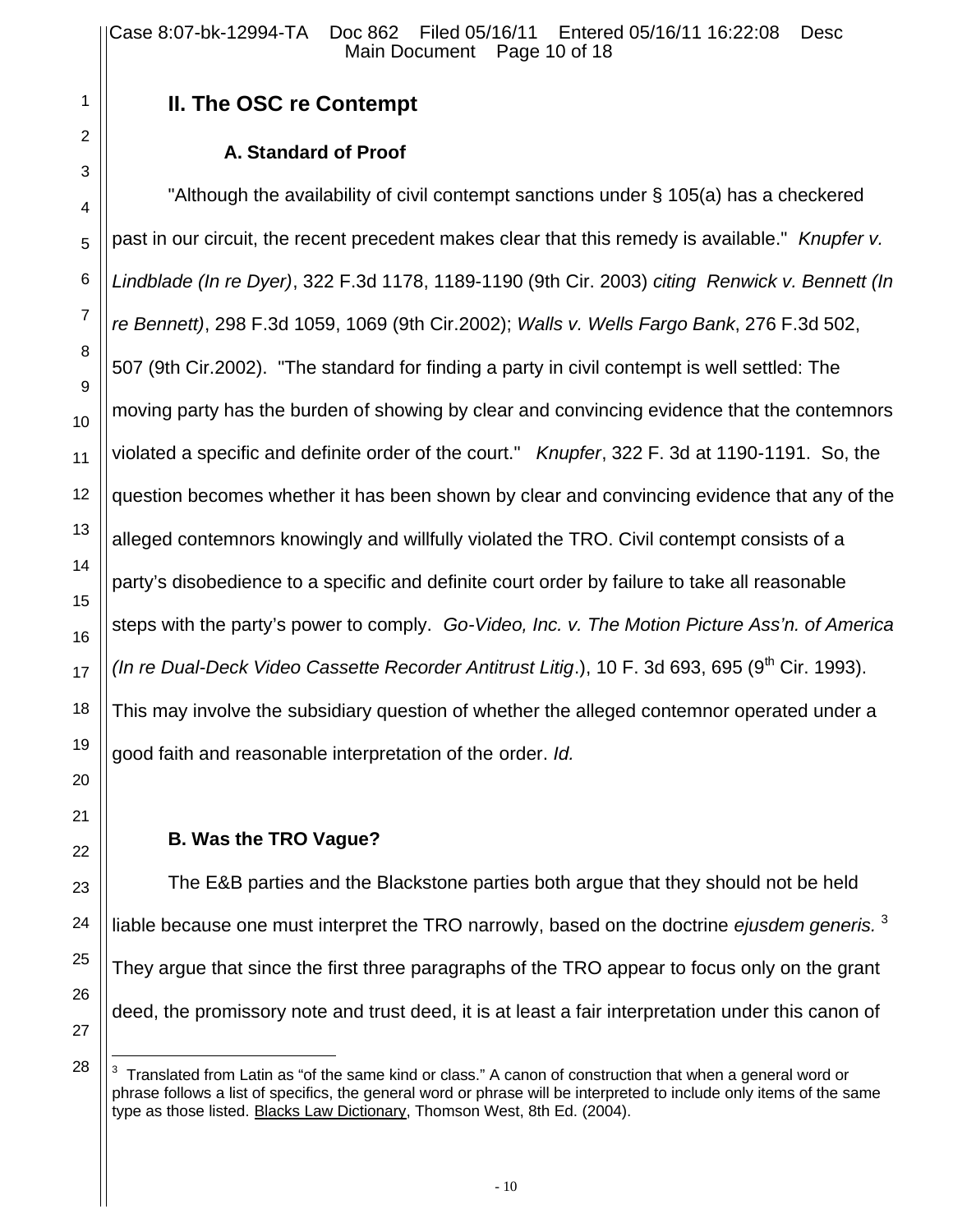#### Case 8:07-bk-12994-TA Doc 862 Filed 05/16/11 Entered 05/16/11 16:22:08 Desc Main Document Page 11 of 18

construction that the far more general prohibition found in paragraph 4 of the TRO should be narrowly construed to mean only acts of a similar nature involving recording of a deed, trust deed, promissory note, etc. *See e.g. California State Legislative Bd. United Transp. Union v. Dept of Transportation, 400 F. 3d 760, 763-64 (9<sup>th</sup> Cir. 2005); <i>Sperling v. White, 30 F. Supp. 2d* 1246, 1253 (C.D. Cal. 1998). The alleged contemnors point out that purchase of a third party's interest in the Springfield Unit is far afield of these narrow issues. There is much to say for this argument that the TRO should be construed in the context in which it was issued. It has the added benefit of avoiding a related argument of the alleged contemnors i.e. that absent such a limiting construction, the TRO at paragraph 4 becomes so very wide in its reach as to also become vague and ambiguous. The court agrees. The specificity requirement found at FED. R. CIV. PROC. 65(d) exists in part because of traditional notions of due process. In the United States of America our courts do not punish citizens unless they be given first a fair opportunity to comport themselves with the dictates of law. This means they must have fair notice of what the order requires them to do or not to do; they cannot be left to scratch their heads as to whether any particular conduct is enjoined or not. *See e.g Reno Air Racing Ass'n v. McCord*, 452 F. 3d 1126, 1132 (9<sup>th</sup> Cir. 2006).

The court agrees that paragraph 4, if not limited by the context in which the TRO was issued, is an extremely broad prohibition against anything "which has, or *foreseeably may have*, a material adverse effect on the assets and property of the South Coast Oil Corporation bankruptcy estate, which includes its shares in Angus." (Emphasis added). If not reasonably limited, for example, this could be read as meaning that the alleged contemnors could not file a plan, or even vote on a plan if someone is prepared to argue this "may have" an "adverse effect." Or, in the context of buying property, a wide interpretation taken to absurd levels could

1

2

3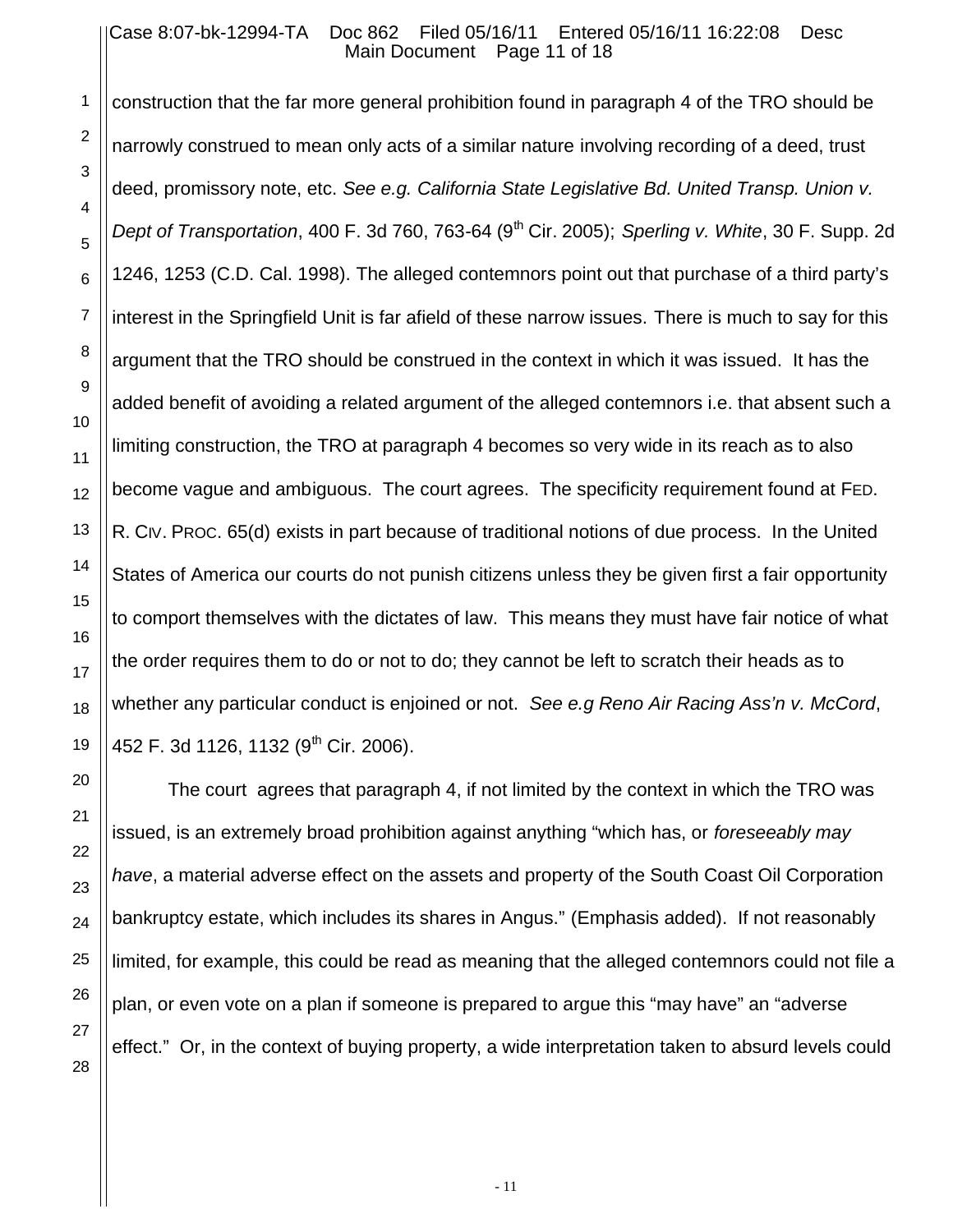#### Case 8:07-bk-12994-TA Doc 862 Filed 05/16/11 Entered 05/16/11 16:22:08 Desc Main Document Page 12 of 18

be read to mean that Blackstone was effectively out of the oil business entirely in that it could not compete any time, anywhere for a production interest if Angus might be thought to have some interest in acquisition of the same property. Certainly the court agrees with the petitioning creditors' argument that the better course in such cases is to seek clarification from the court rather than blunder ahead and risk contempt. *See e.g. McComb v. Jacksonville Paper Co*., 336 U.S. 187, 192-93 (1949); *Goya Foods, Inc. v. Wallack Management*, 290 F. 3d 63, 75-76 (1<sup>st</sup> Cir. 2002). But we do not have that set of facts. Instead, the court must evaluate whether in retrospect the alleged contemnors had adequate notice of what specifically was prohibited under the TRO and whether their conduct crossed the line. The court believes the TRO was too vague at its paragraph 4.

### **C. Was Even a Narrower TRO violated?**

The court concludes not only did the alleged contemnors not have due process advance notice because of the vagueness of the TRO's paragraph 4, it is not clear that the conduct even crossed the line assuming any reasonable narrower construction of the language. One must remember what interest we are considering here. We do not speak of the shares of Angus because the estate already owns 100% and this did not change nor could it, nor of any alleged injury to the Springfield Unit production facility as that has remained the same before and after.<sup>4</sup> At most we speak of some rather vague expectancy of purchase by Angus of the other 50% owners' interest in the Springfield Unit. However, as to how real that is/was varies considerably upon one's perspective.

 $\overline{a}$ 

<sup>&</sup>lt;sup>4</sup> Actually, one school of thought is that the Elysium/E&B/Blackstone purchase of the XTO interest benefitted Angus considerably since unlike Hunt the current owners appear to be interested in resuming full production and not in capping the wells.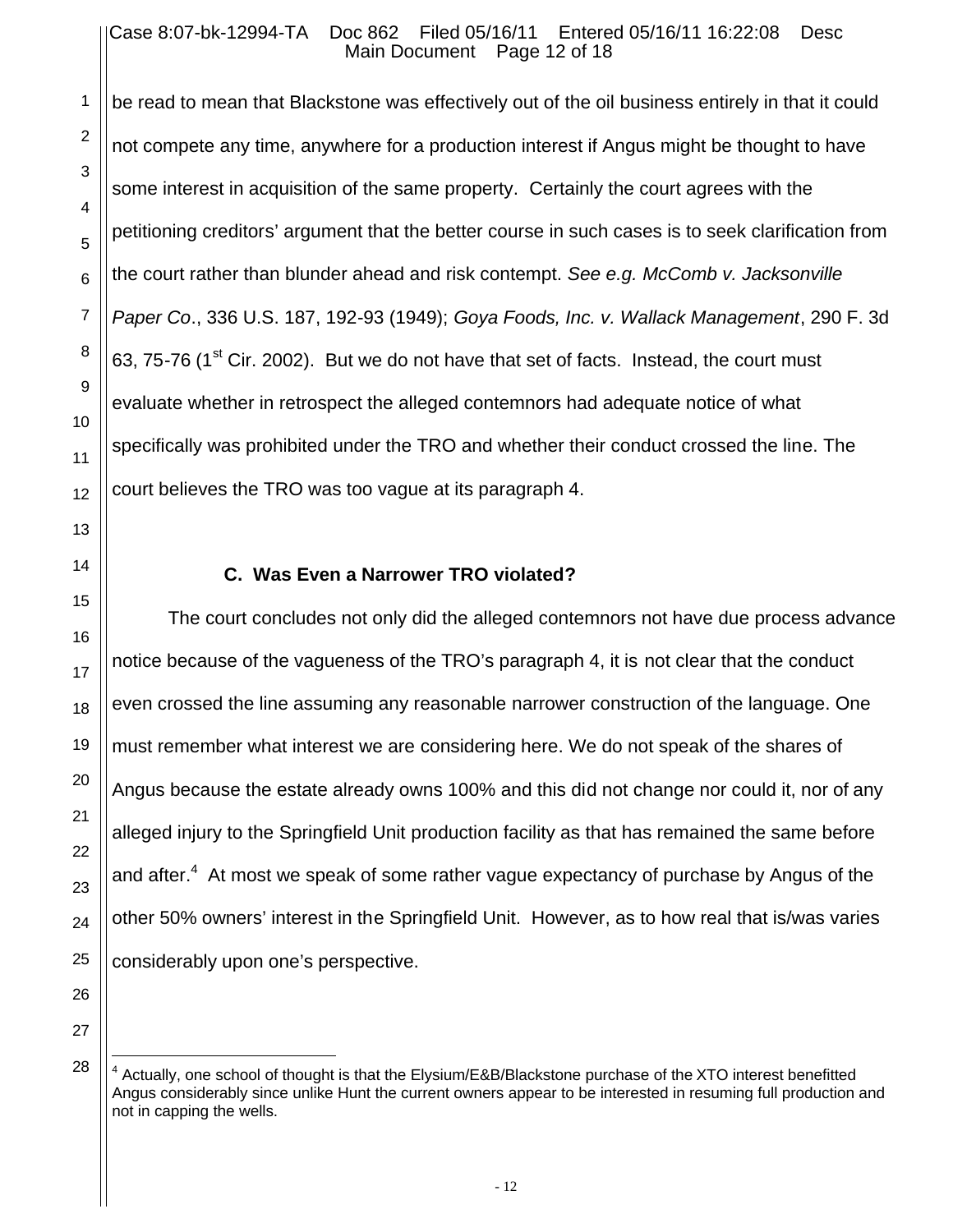#### Case 8:07-bk-12994-TA Doc 862 Filed 05/16/11 Entered 05/16/11 16:22:08 Desc Main Document Page 13 of 18

1

2

3

4

5

6

7

8

9

10

11

12

13

14

15

16

17

18

19

20

21

22

23

24

25

26

27

28

The only expectancy that could be regarded as more than ethereal would have been the "first opportunity" rights arising under paragraph 16 of the 1989 Angus/Columbia Gas Agreement. But there are real problems with this as well. First, there is no evidence that any of the alleged contemnors had any prior knowledge of the existence of this provision. It seemed to have taken Mr. Ossentjuk by surprise and so it is a fair conclusion that none of E&B, Elysium or Blackstone had any prior reason to know of its existence either. So it cannot serve as an act of contempt to take action that arguably interfered with a completely unknown contractual right. Second, given the sequence of events as they unfolded in January, 2009, it is at best unclear to the court that Angus had any further rights under that paragraph 16 once Angus failed to respond after Mr. Ossentjuk's January 16, 2009 letter [Exhibit "SS"] within ten days or at all. Reliance on the January 12, 2009 letter from Angus signed by Mr. Mahaffey [Exhibit "PP"] to fulfill the contractual formula is problematic given his own reference therein to a response *after the initial 10-day notice is given*. Third, remember, the most that Angus had was a right to make an offer; the 90-day period was not an option to purchase, as is made objectively clear in the further text of paragraph 16. Therefore, XTO retained the absolute right to reject any such offer from Angus at any time, whether during the 90-day period or after, in favor of a better one. Given E&B's undoubted financial power, and the cash-starved position of Angus in January-March 2009, it is hard for the court to see how Angus had a legitimate expectation of anything on account of paragraph 16 of the 1989 Agreement at the April 1 MSC or otherwise. Even if one could argue that some kind of expectancy did exist, this is simply too ephemeral and doubtful to provide a basis for contempt. Clearly, the Chapter 11 trustee, James Joseph, thought so little of the interplay, if any, between the TRO and Angus' hope in gaining the XTO interest that the subject of the TRO was never brought up at all during the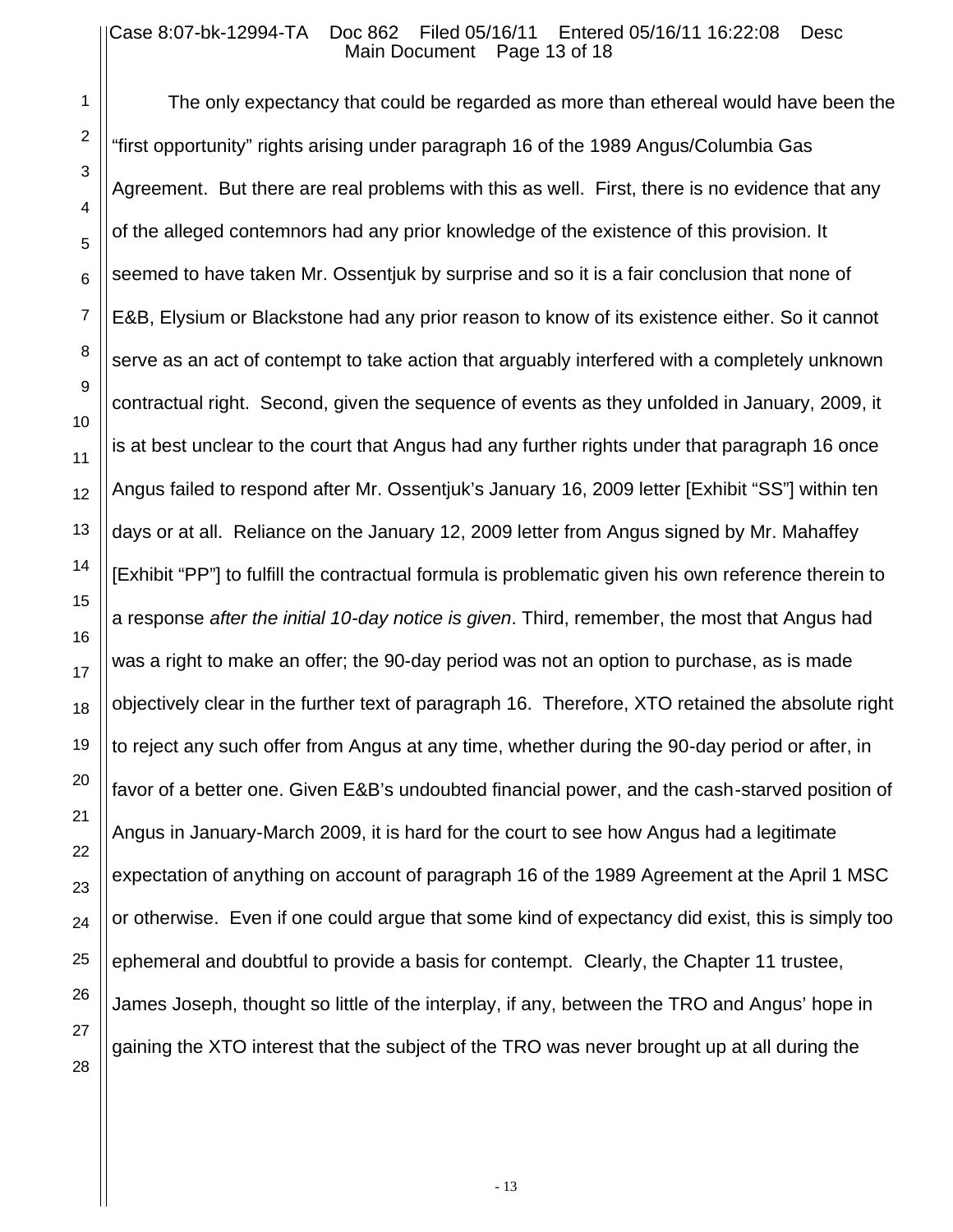January-March, 2009 time period even though he was in contact with both Elysium and Blackstone personnel.

### **D. Did E&B Parties Receive Notice?**

In addition to the above, there is a profound question of whether as to the E&B/Elysium parties there is any basis whatsoever to find that notice of the TRO was given. The only possible basis appearing in the evidence is imputed notice by reason of the fact that Mr. Mark Dodge acted briefly as counsel for the joint venture. But this is unsatisfactory as a basis for a finding of contempt. Contempt is a serious matter and so the law requires that an alleged contemnor have *actual knowledge* of the order, not one imputed in law. *In re Franks*, 363 B.R. 839, 843 (Bankr. N.D. Ohio 2006); *Flip Side Productions, Inc*. *v. Jam Productions, Ltd*., 125 F.R.D. 144, 147 (N.D. Ill. 1989); *Slaiby v. Rassman (In re Slaiby)*, 73 B.R. 442, 444 (Bankr. D.N.H.1987).

### **E. Joyce Fahey and the** *Noerr-Pennington* **Doctrine**

In the period after the sale of the XTO interest to the joint venture, petitioning creditors argue that Joyce Fahey at the behest of Blackstone undertook a campaign to dig up dirt on Angus with the purpose of convincing various government agencies and officials (some of whom she may have had prior relationships with) to close Angus down. Presumably, according to the petitioning creditors' theory, this was for the purpose of driving down the price of Angus so as to allow the joint venture to scoop up these valuable assets at a bargain. The problem here is there is little or no evidence that this is what happened. While Ms. Fahey freely admitted contacting some officials, the evidence did not show that she attempted to persuade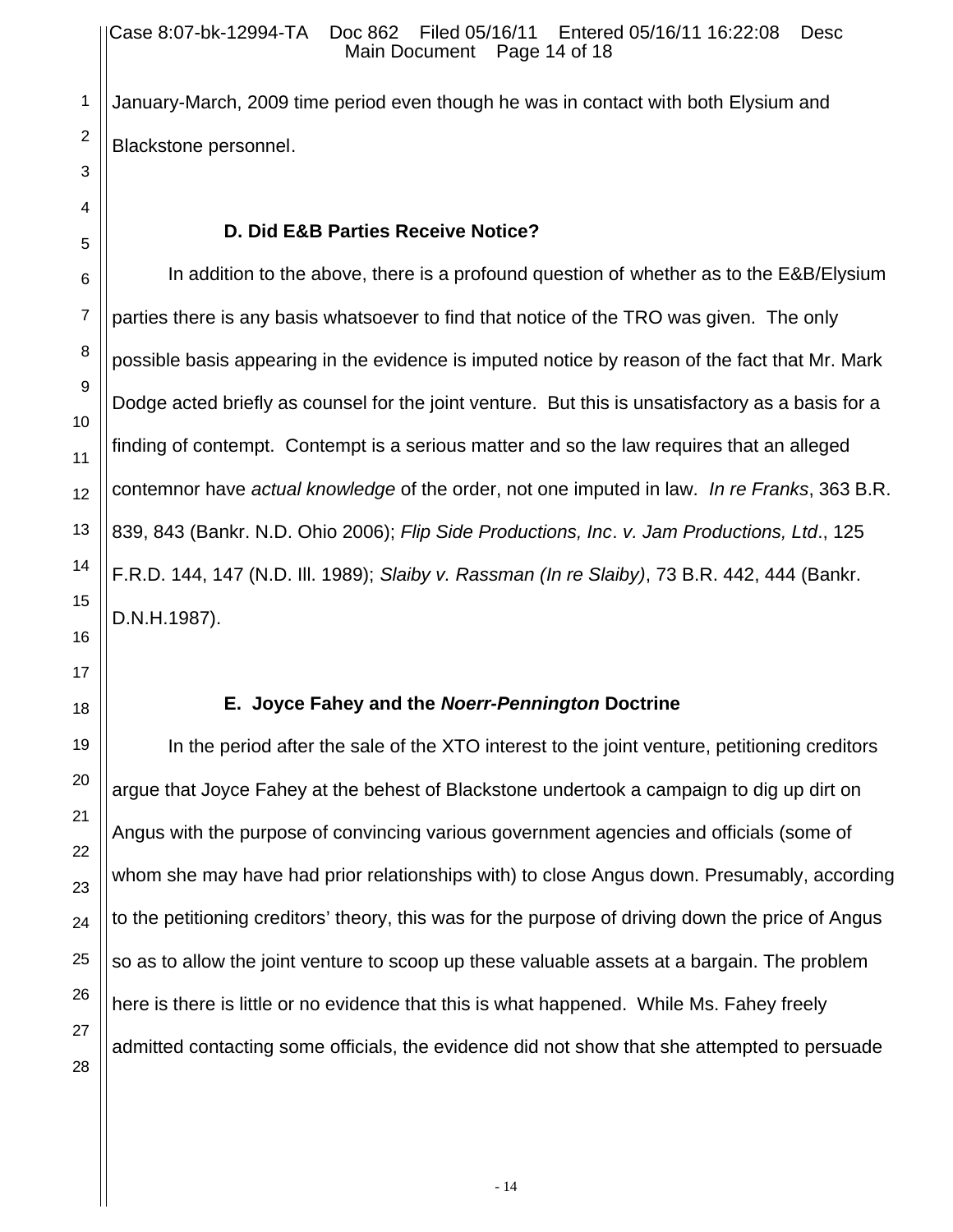#### Case 8:07-bk-12994-TA Doc 862 Filed 05/16/11 Entered 05/16/11 16:22:08 Desc Main Document Page 15 of 18

them to take action against Angus. It is equally plausible that her purpose was as she testified, to keep informed on behalf of the joint venture as to what was going on with the various government regulators who might have influence on the profitability of the Springfield Unit. But even if it were otherwise, the court very much doubts it could be a basis for a finding of contempt. Alleged contemnors correctly cite the *Noerr-Pennington<sup>5</sup>* doctrine which, even outside the anti-trust context, has been held to make petitioners of government or administrative agencies immune from civil liability for making those petitions. *See e.g. Oregon Natural Resources Council v. Mohla*, 944 F. 2d 531, 533-34 (9th Cir. 1991); *Sosa v. DIRECTV, Inc.*, 437 F. 3d 923, 942 (9<sup>th</sup> Cir. 2006). So, not only is it unclear that Ms. Fahey did anything that could reasonably be anticipated to have harmed the property interests of the estate, including Angus, within any reasonable meaning of the TRO, even if she had done so, it is likely such activity would have been privileged.

## **II. The Motion for Terminating Sanctions**

The court saw no further points and authorities from petitioning creditors on this subject. The court has reviewed the latest papers filed by the E&B parties including the transcript of Scott Hunter's February 17, 2011 deposition. The court accepts the explanation offered that documents E&B 2463-2464 and Exhibit 367 as produced did not represent some deliberate effort to obscure evidence by cut and paste, but rather was purely inadvertent. The position as stated by the E&B parties concerning their withholding Mr. Newhouse's emails to his clients was fully consistent with the court's July 16, 2010 order. On the somewhat more subtle

 $\overline{a}$ 

<sup>5</sup> This doctrine derives its name from two Supreme Court anti-trust cases *Eastern Railroad Presidents Conference v. Noerr Motor Freight, Inc.*, 365 U.S. 127 (1961) and *United Mine Workers of America v. Pennington*, 381 U.S. 657 (1965). It holds that on First Amendment grounds those who petition the government for redress of grievances cannot by reason thereof be held civilly liable.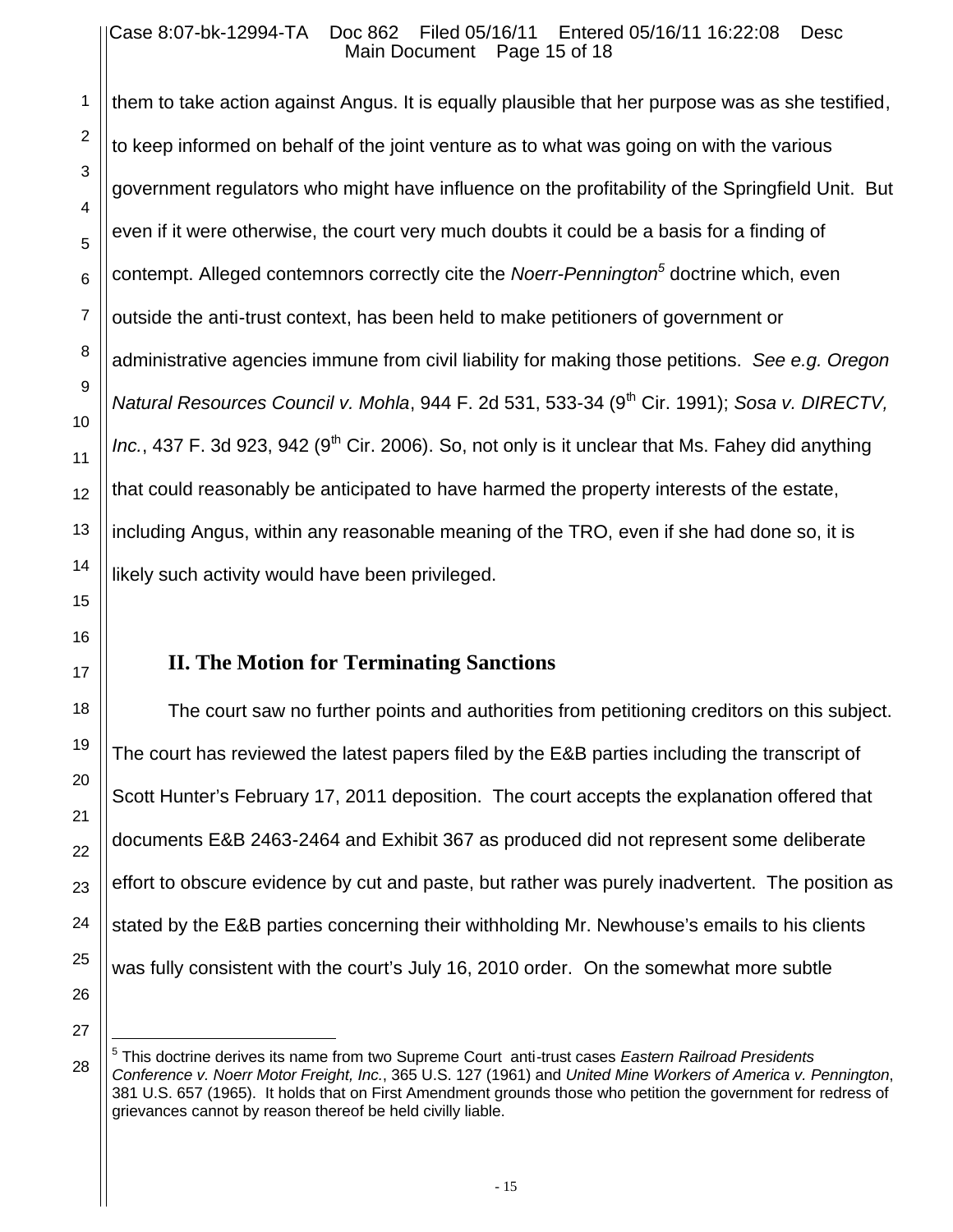#### Case 8:07-bk-12994-TA Doc 862 Filed 05/16/11 Entered 05/16/11 16:22:08 Desc Main Document Page 16 of 18

question of whether the privilege might extend to communications that were part of a larger string of client emails, reportedly these were turned over in any case to petitioning creditors so it is unnecessary to further address this question. In sum, the court sees no basis upon which to impose any sanctions, let alone terminating sanctions.

### **III. Conclusion**

The court finds no violation of the TRO and no basis for a civil contempt; therefore, the OSC is discharged. Similarly, no basis is shown for imposition of discovery sanctions and so the motion for terminating sanction is denied. This statement shall serve as findings under Rule 52(a)(1). Respondents are to submit an order consistent with this statement.

###

Dheodor C. albert

DATED: May 16, 2011 **DATED:** May 16, 2011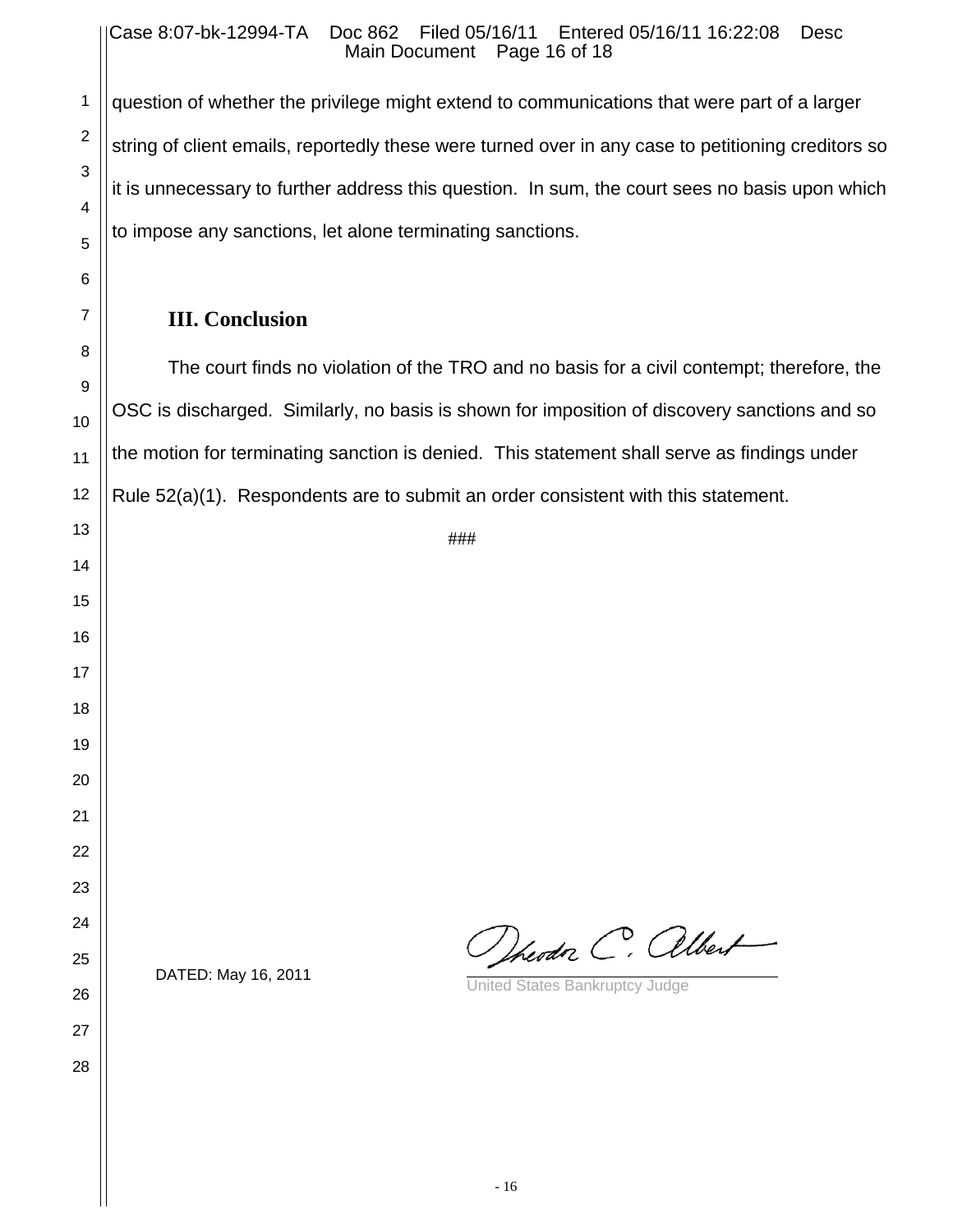|                | Case 8:07-bk-12994-TA  Doc 862  Filed 05/16/11  Entered 05/16/11  16:22:08<br><b>Desc</b><br>Main Document Page 17 of 18                                                                                                                                                                                     |  |  |
|----------------|--------------------------------------------------------------------------------------------------------------------------------------------------------------------------------------------------------------------------------------------------------------------------------------------------------------|--|--|
| 1              |                                                                                                                                                                                                                                                                                                              |  |  |
| $\overline{2}$ | <b>NOTE TO USERS OF THIS FORM:</b><br>1) Attach this form to the last page of a proposed Order or Judgment. Do not file as a separate document.                                                                                                                                                              |  |  |
| 3              | 2) The title of the judgment or order and all service information must be filled in by the party lodging the order.<br>3) Category I. below: The United States trustee and case trustee (if any) will always be in this category.                                                                            |  |  |
| 4              | 4) Category II. below: List ONLY addresses for debtor (and attorney), movant (or attorney) and person/entity (or<br>attorney) who filed an opposition to the requested relief. DO NOT list an address if person/entity is listed in category I.                                                              |  |  |
| 5              |                                                                                                                                                                                                                                                                                                              |  |  |
| 6              | NOTICE OF ENTERED ORDER AND SERVICE LIST                                                                                                                                                                                                                                                                     |  |  |
| 7              | Notice is given by the court that a judgment or order entitled (specify) STATEMENT OF DECISION ON OSC<br>RE CONTEMPT AND ON MOTION FOR TERMINATING SANCTIONS was entered on the date indicated as<br>"Entered" on the first page of this judgment or order and will be served in the manner indicated below: |  |  |
| 8              |                                                                                                                                                                                                                                                                                                              |  |  |
| 9<br>10        | I. <b>SERVED BY THE COURT VIA NOTICE OF ELECTRONIC FILING ("NEF")</b> - Pursuant to controlling<br>General Order(s) and Local Bankruptcy Rule(s), the foregoing document was served on the following                                                                                                         |  |  |
| 11             | person(s) by the court via NEF and hyperlink to the judgment or order. As of May 16, 2011, the following<br>person(s) are currently on the Electronic Mail Notice List for this bankruptcy case or adversary proceeding to<br>receive NEF transmission at the email address(es) indicated below.             |  |  |
| 12             |                                                                                                                                                                                                                                                                                                              |  |  |
| 13             |                                                                                                                                                                                                                                                                                                              |  |  |
| 14             | $\boxtimes$ Service information continued on attached page                                                                                                                                                                                                                                                   |  |  |
| 15             | II. <b>SERVED BY THE COURT VIA U.S. MAIL:</b> A copy of this notice and a true copy of this judgment or order<br>was sent by U.S. Mail to the following person(s) and/or entity(ies) at the address(es) indicated below:                                                                                     |  |  |
| 16             |                                                                                                                                                                                                                                                                                                              |  |  |
| 17             | $\boxtimes$ Service information continued on attached page                                                                                                                                                                                                                                                   |  |  |
| 18             | III. TO BE SERVED BY THE LODGING PARTY: Within 72 hours after receipt of a copy of this judgment or                                                                                                                                                                                                          |  |  |
| 19<br>20       | order which bears an "Entered" stamp, the party lodging the judgment or order will serve a complete copy<br>bearing an "Entered" stamp by U.S. Mail, overnight mail, facsimile transmission or email and file a proof of                                                                                     |  |  |
| 21             | service of the entered order on the following person(s) and/or entity(ies) at the address(es), facsimile<br>transmission number(s) and/or email address(es) indicated below:                                                                                                                                 |  |  |
| 22             |                                                                                                                                                                                                                                                                                                              |  |  |
| 23             | Service information continued on attached page                                                                                                                                                                                                                                                               |  |  |
| 24             |                                                                                                                                                                                                                                                                                                              |  |  |
| 25             |                                                                                                                                                                                                                                                                                                              |  |  |
| 26             |                                                                                                                                                                                                                                                                                                              |  |  |
| 27             |                                                                                                                                                                                                                                                                                                              |  |  |
| 28             |                                                                                                                                                                                                                                                                                                              |  |  |
|                |                                                                                                                                                                                                                                                                                                              |  |  |
|                |                                                                                                                                                                                                                                                                                                              |  |  |
|                | $-17$                                                                                                                                                                                                                                                                                                        |  |  |